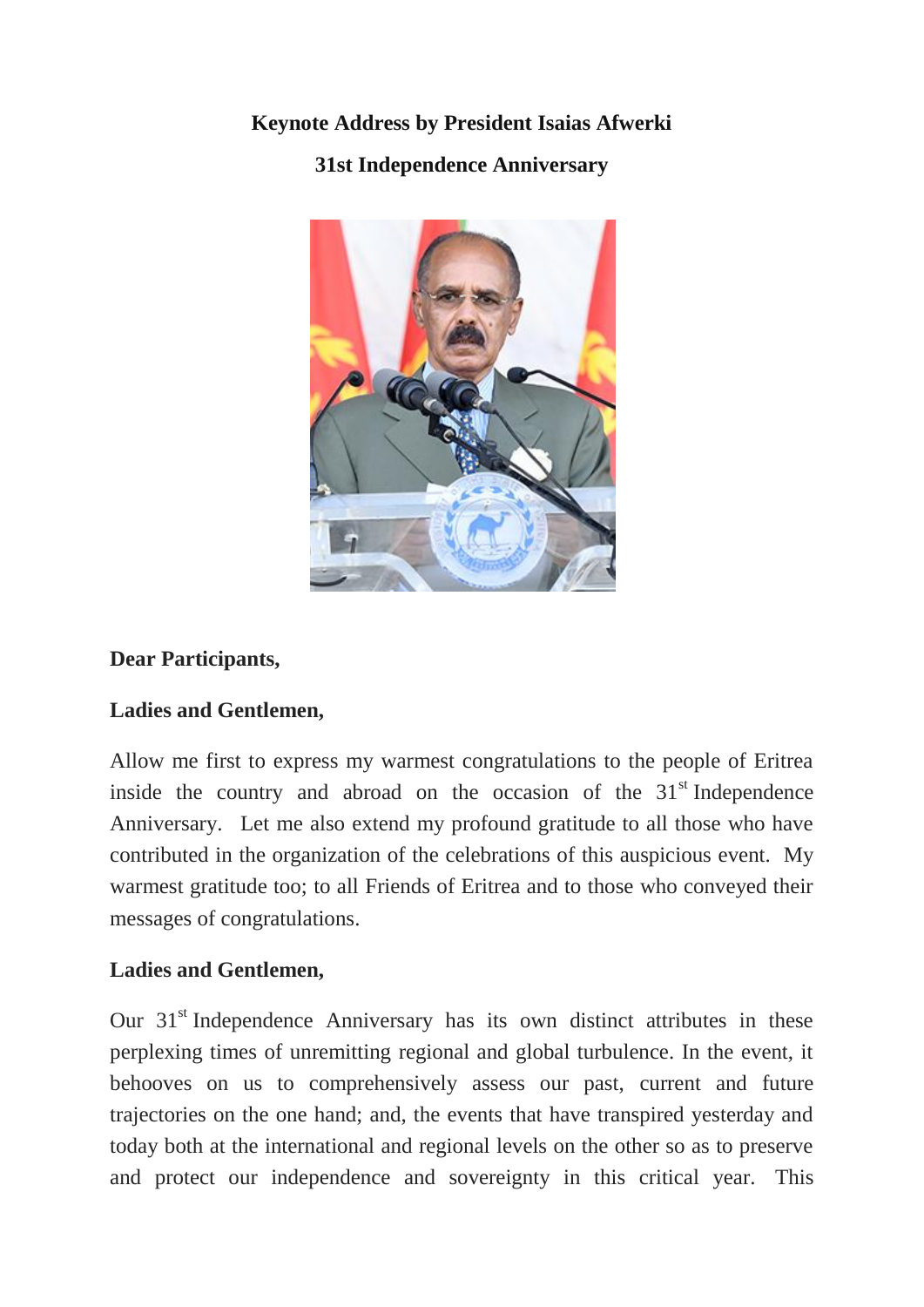appraisal is indeed vital to gauge what we can anticipate tomorrow as well as to determine what we will need to accomplish in the long term.

Eritrea's independence and sovereignty was derailed from its natural trajectory in 1941, after the end of World War II (in our part of the world), stifled and suppressed as it was by the major powers of the time. As a consequence, the aspirations of the Eritrean people to independence could only be manifested in the form of fervent resistance. The destruction of Eritrea through annexation concocted in order to mollify perceived and overriding "strategic" interests of the major powers, and, the political subterfuges woven to divide and weaken Eritrean ranks through religious division and strife were not however successful. On the contrary, these acts only triggered higher political awareness in the Eritrean people, and, prompted and invigorated their political struggles and organizational competency thereby laying robust foundations for their independence and sovereignty. As the political struggle of the Eritrean people intensified with qualitative momentum, the forces of domination resorted to military suppression. Again, this gave birth to the armed struggle and resistance of the Eritrean people and uplifted the wall of independence to a higher platform. The long journey of armed struggle for independence was also marked by myriad and divisive acts of subversion by external and internal forces in order to instill internal cleavages and thereby curtail the progress and pace of the liberation struggle. Undaunted by these attempts, the Eritrean people further buttressed and consolidated the foundations of independence through effective organization of its ranks and by assiduously cementing its cohesiveness. The political awareness developed in a dynamic process in tandem with organizational prowess and unity ultimately enabled the armed struggle of the Eritrean people to overcome all impediments and triumphantly achieve independence. The independence achieved after fifty years of struggle that exacted heavy sacrifices was further imbued with legal sovereignty.

The experiences and lessons gleaned in this seemingly brief period of fifty years, (i.e. 1941-1991); its organizational dimensions and trajectories; the culture of defiance and resistance that it nurtured; the popular cohesion and unity that it fostered, constitute a mammoth revolution that encompassed a gradual and incremental generational transformation. The scale of this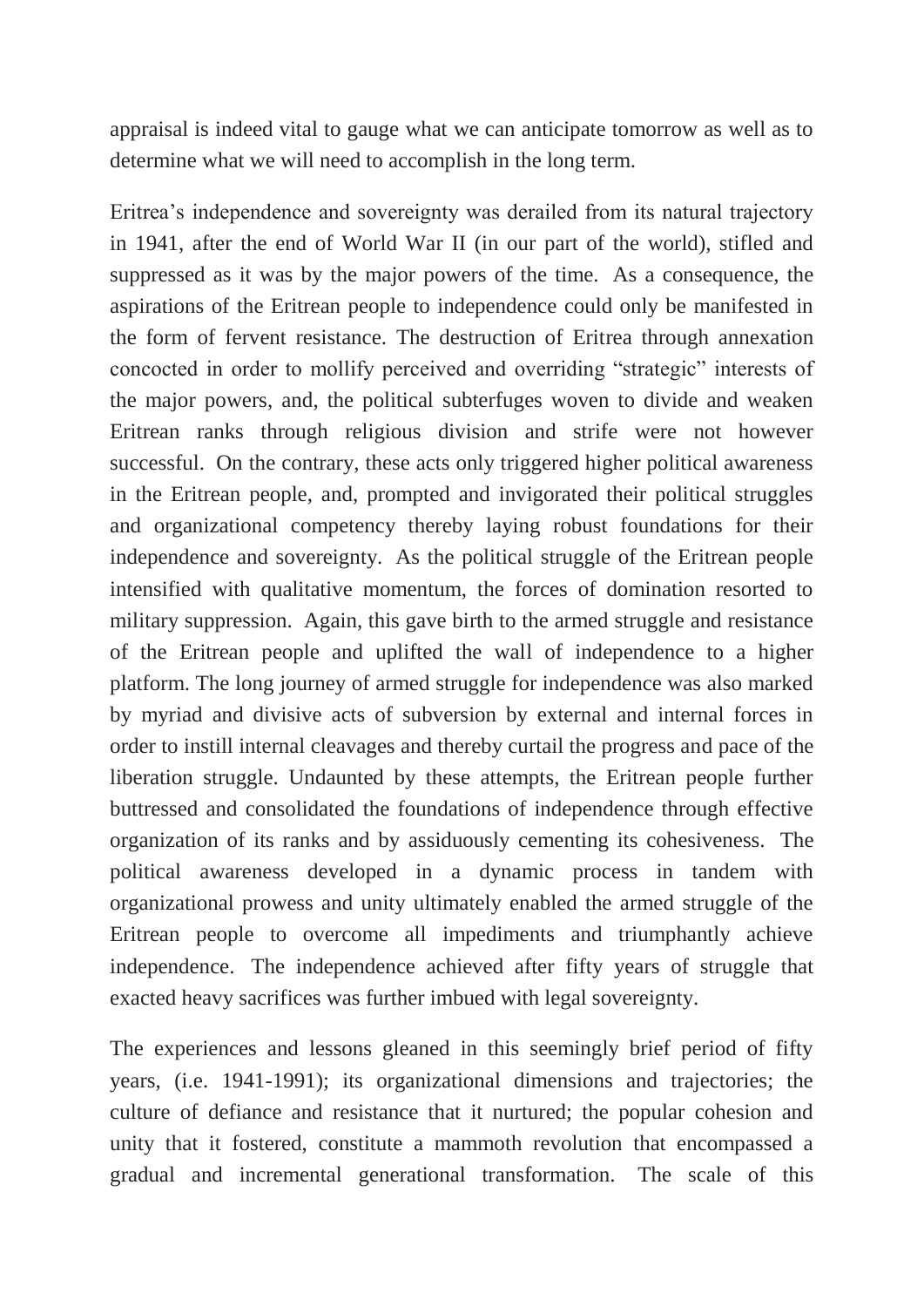transformation is better underscored when gauged against the magnitude of the hostilities and the existential threat that these posed to the Eritrean people and their nation. The essence of the independence anniversary that we are celebrating as usual today is the cumulative product and value-system of the dynamic political, military, social and cultural processes that transpired in those fifty years.

### **Ladies and Gentlemen,**

Unfortunately, the forces of domination and oppression were not ready to give respite to the Eritrean people to focus on and undertake the heavy tasks of nation building. As it was the case after 1941, they resorted to willful destruction of Eritrea's economic base and infrastructure by instigating groundless and sinister border disputes and conflicts. And when these subterfuges were surmounted, they went beyond defamation and demonization to impose illicit and unilateral sanctions (2009-2018) under spurious accusations of support to "terrorism". This was accompanied by relentless acts of covert subversion against our national security. And yesterday, as if "in reparation" to the overt assaults unleashed against our country in the past, they have shamelessly imposed a second wave of "sanctions" against us.

In the event, the significance of our hard-won independence and sovereignty stems from the cumulative efforts and values nurtured, phase by phase, in the past eighty years. It is based on the lessons gleaned both in the first fifty years of struggle prior to independence and the hostilities unleashed for 30 years thereafter aimed at undermining our independence, sovereignty and objectives of nation-building. Its inexorable and dynamic consolidation will remain the obligations and responsibility of generations.

### **Ladies and Gentlemen,**

The cultivation and consolidation of ties of friendship with other peoples was a fundamental conviction that the Eritrean Liberation Struggle upheld and vigorously pursued to enhance solidarity and complementarity. This is not a novel concept that is in vogue these times. The solidarity of peoples' liberation struggles remains indeed a choice that cannot be shelved even after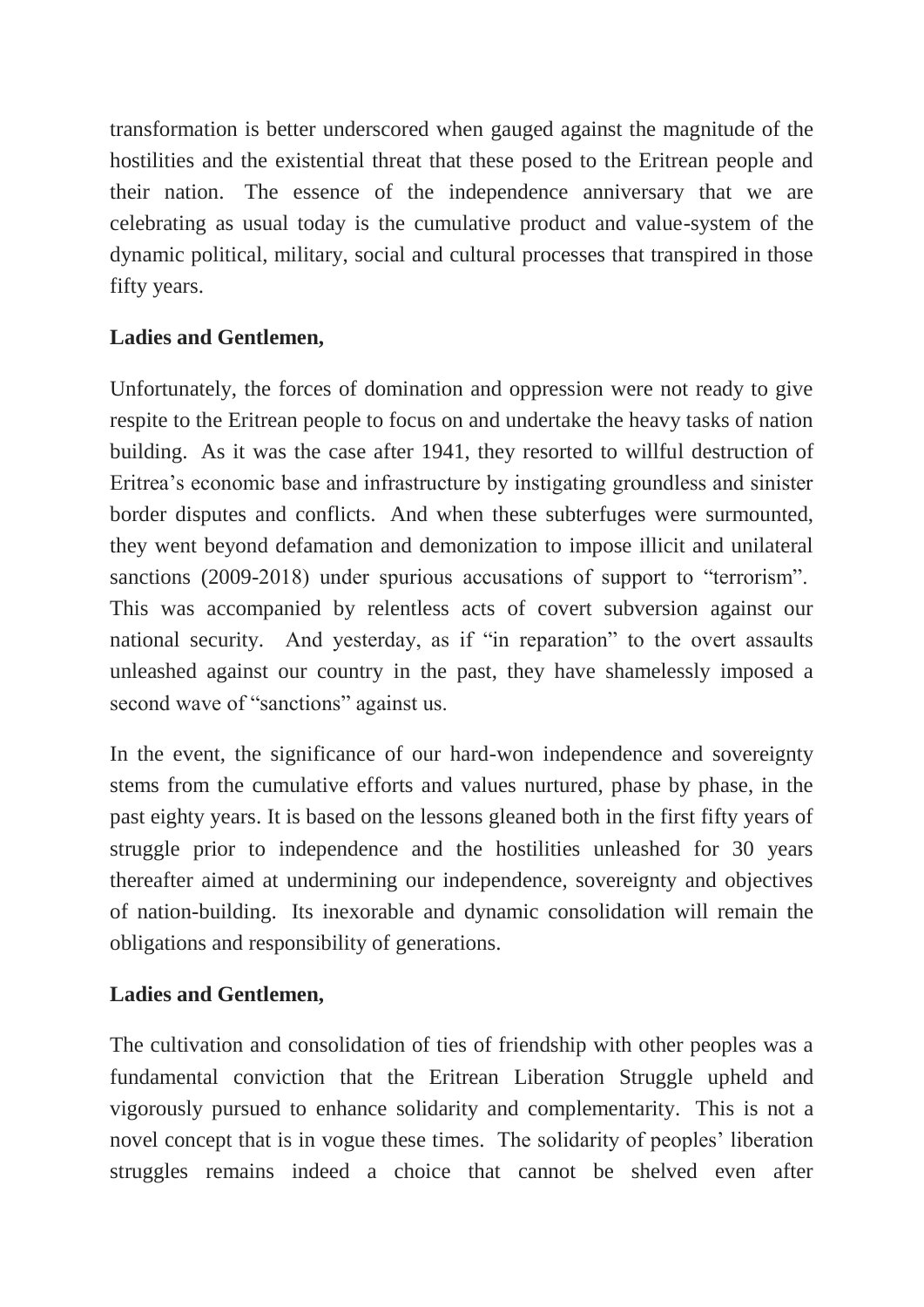independence as it is aimed at fostering mutual complementarity, growth and prosperity for generations; to lay a conducive climate. The independence and sovereignty of any nation is guaranteed, and sustainable development is thereby enhanced and bolstered, through mutual complementarity of nations and peoples. The solidarity and complementarity of nations and peoples has its unique significance especially in Africa. As a highly marginalized continent and in the context of a burgeoning population of 1.2 billion, African nations need to forge regional and sub-regional institutions above and beyond the protection of their independence and sovereignty. This is not a choice but a necessity.



This is the reason why the Government of Eritrea has devoted much resources and energy for regional integration, and to promote mutual economic growth, stability, as well as common action against terrorism, and subversive acts against national security. The impediments and agendas of the forces of domination may have curtailed its success. Nonetheless, it remains an indispensable objective that is imperative for bolstering the independence and sovereignty of peoples. As such, it must be pursued with greater vigour and in the context of unfolding international events.

### **Ladies and Gentlemen,**

As a matter of mere temporal and situational coincidence, the achievement of our independence occurred at the end of the Cold War. The global and regional parameters that underpinned the end of the Cold War are numerous. But essentially, the phenomenon symbolized and was a manifestation of the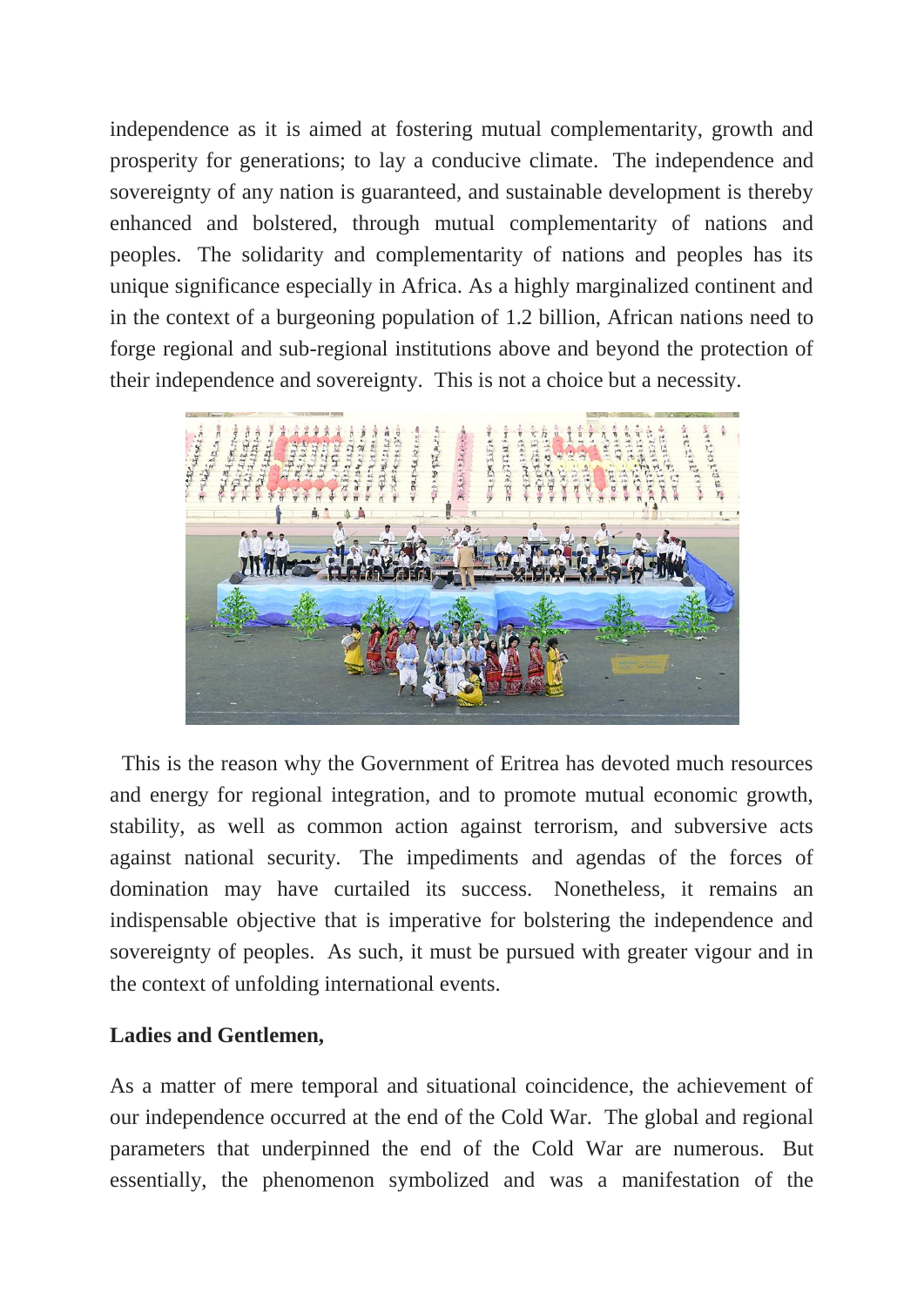termination of a dysfunctional global order and lost epoch. The critical question is what were the subsequent developments? What are the current and future prospects?

After 1991, what transpired in what is termed as the "West" – the US led bloc – essentially championed by the miniscule forces of domination (who represent neither the people of the United States nor the peoples of the West) was the emergence and prevalence of a dangerous trend. These elites of domination misconstrued the end of the Cold War as a "historical opportunity". They maintained that after the collapse of the Soviet Union, "the world will be ours for the next millennium…Our superiority in all fields will not be contested by any force". And at any rate, "the emergence of such a force shall not be tolerated… The world will be divided into spheres of influence… and it will be managed through selected anchor States". As it happened, they embarked on a policy of "containment" of Russia, which was then perceived as their primary rival, within a broad strategic framework. In tactical terms, the east European countries situated within proximity of the Russian borders were chosen as vehicles for the "containment policy". The potential pitfall of this policy which is tantamount to the declaration of war was too evident. The dangerous situation that it has created now is the inevitable corollary of what was originally set in motion. The situation that has unfolded in Ukraine now is a continuation of this trend; it is not a sudden occurrence. Ukraine and its people are victims and pretexts of this policy.

The containment policy and its multi-layered tentacles were not successful in the past 30 years. Opposition to the rule of the jungle (in brief, rule of the jungle whose hallmarks are: expropriation, intimidation, saber-rattling, defamation, punishment, sanctions, invasion… flouting of international law; weaponization of human rights) imposed by the elites of domination grew with time. Other perceived threats came into the global theatre to supplement the Russian "threat". The failed philosophical aspiration entailed turmoil and economic crises (primarily in untenable distribution of wealth and income) in various parts of the world albeit with different forms and pretexts. The elites of domination did not target Russia alone. By the same token, they embarked on the containment of China not only through instrumentalizing Taiwan and Hong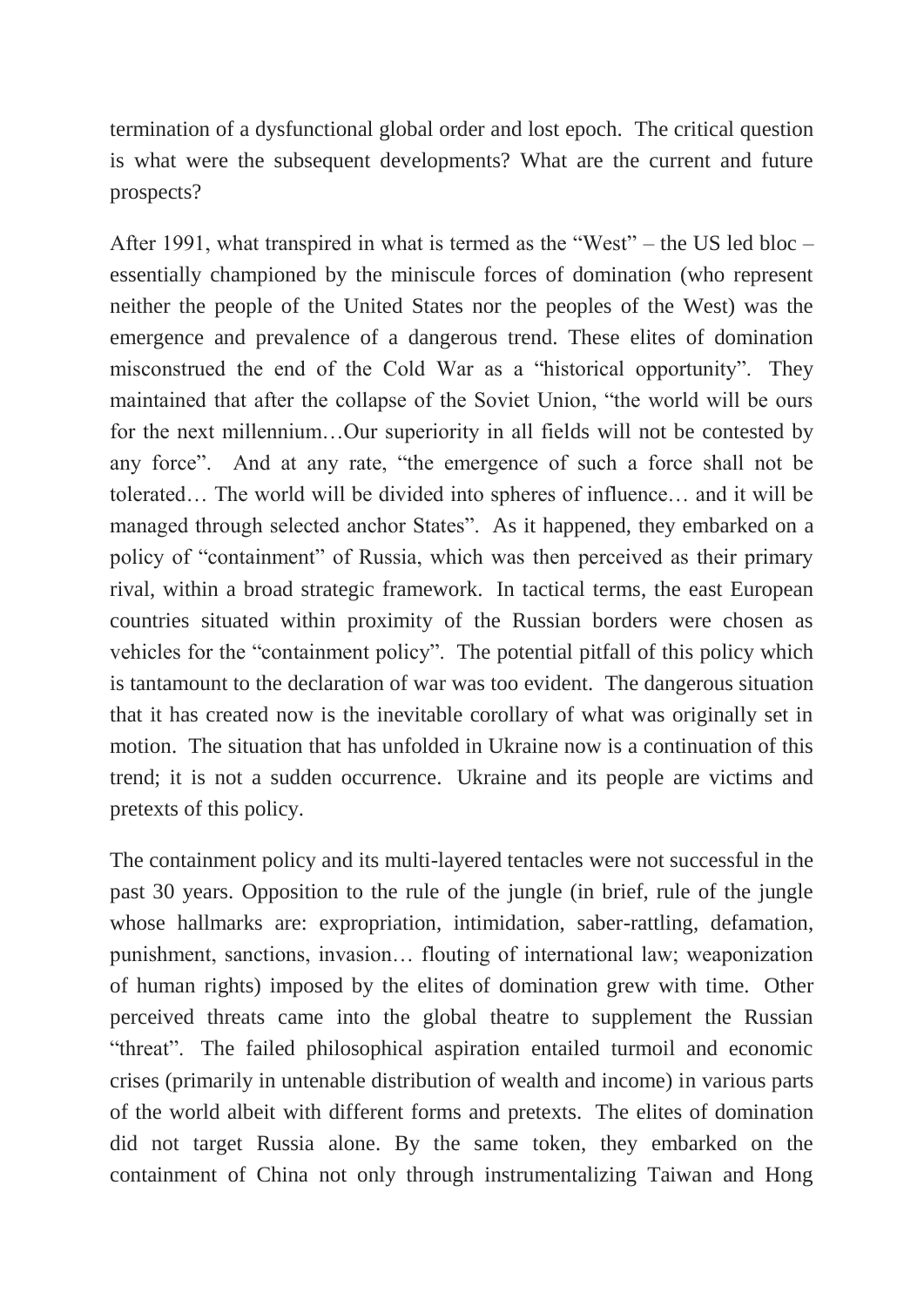Kong but also by incubating various alliances and rivalries in Asia as a whole. The danger that this poses will not be less, if not much greater, than what has transpired with Russia. The elites of domination will not rectify their misguided policies. Indeed, it is not difficult to discern the trajectory that will unfold – with all its consequences – from their reactive and desperate miscalculations.

### **Ladies and Gentlemen,**

In view of the regional and international situation briefly described above, the enormity of the task of safeguarding our hard won independence and sovereignty is too transparent to merit elaboration. In the event, the priority of priorities and our current choice constitute: the reinforcement and bolstering of our firmly entrenched value-system; reinvigoration of our efforts of nationbuilding in all developmental fronts; combating the challenges we face with characteristic resoluteness and wisdom so as to attain a higher level of growth.

Promotion of regional stability and enhancement of solid ties of mutual cooperation, complementarity and growth among independent and sovereign nations and peoples has been and remains an integral part of our nationbuilding. As such, it is a timely imperative for us to work for our common objectives in this regard with expanded and redoubled efforts in spite of overt and covert destructive agendas of creating cleavages among the citizens of our neighbourhood to weaken them under different ruses of vertical polarization.

Much valuable historical lessons have been gleaned from the debacles of the Cold War and its sequel characterized by misguided attempts to impose a unipolar world order. The stability and prosperity of the peoples of world can only be anchored on a viable global order in which the independence and sovereignty of nations and peoples is not breached; international laws are respected; interventions and unilateral sanctions are terminated; global and fair distribution of wealth and income are ensured; and, ties of cooperation and complementarity are fostered. In the event, it is incumbent on us to be engaged with all peoples and nations to promote this global reality and as part and parcel of our national, regional and continental obligations.

### **This is our Independent choice and pride.**